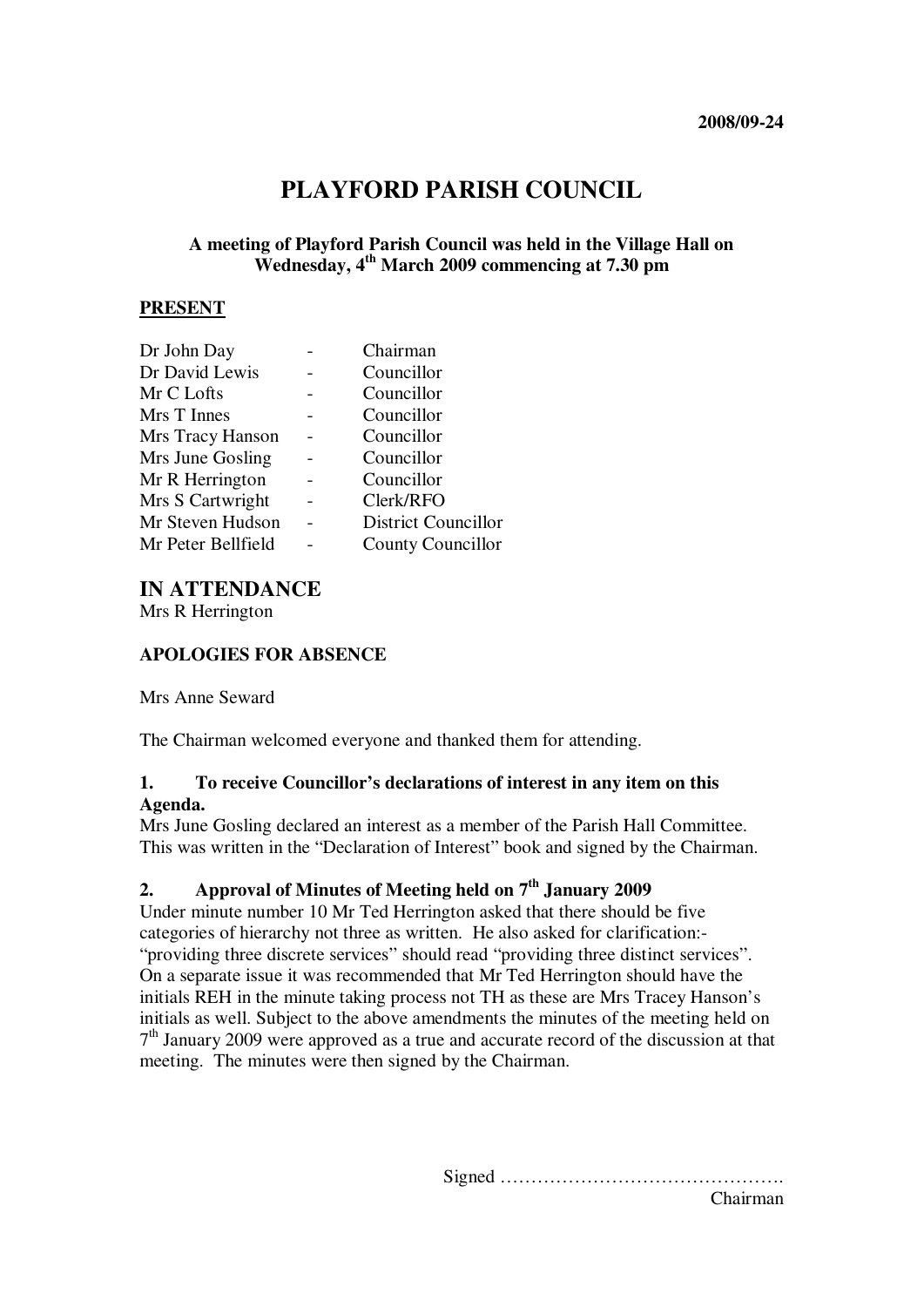## **3. Matters arising from the minutes (not covered in Agenda items listed below)**

#### Play Space Fund.

TH informed Councillors that Playford has a  $1/3^{rd}$  share of the £1,900 in the pot which we agreed to forego earlier in the year and has been applied for by the John Belstead Playing Field Committee. In addition the Play Space "pot", for Playford's sole use, contains £1039.44. JG suggested having wooden rails at both ends of entry to the Playing Field. Mr Peter Bellfield commented that the money in the Play Space "pot" has to be used for play equipment. JG to discuss with Village Hall Committee.

#### **4. Parish Plan Update by Phil Holmes**

JD welcomed Mr Phil Holmes and thanked him for coming to talk about the Parish Plan. JD explained that he hoped Playford would hold an exhibition and he has provisionally booked Playford Village Hall for Saturday, 2nd May for a "transfer of exhibition" for the residents of Playford. He hopes that this will go ahead and if it is given the thumbs up by the Steering Group the suggested opening hours from 10 am – 4 pm will need to be advertised in Benefice Newsletter.

Mr Phil Holmes informed the Parish Council that the Steering Group is in the very last few stages before printing and issuing and a lot of data has been collated to get to where they are. The Plan is a summary of information that was collaborated from the results of a survey and as such contains photo's, graphs, maps etc. An exhibition is to be held so that residents of the three Parishes can have a look at how they got to where they are and the themes of the Consultation. An Action Monitoring Group will be set up to monitor the points that have arisen from the Parish Plan consultation. This Action Monitoring Group will be a non Parish Council monitoring Group and will "badger" the various Parish Council to get the points actioned. Mr Peter Bellfield pointed out that Grundisburgh very much keep their Parish Plan alive by revisiting it (as a document) once a year and discussing progress. We are different in many ways because there isn't one single Parish council to pass it too but three. Everyone will receive a summary of the Parish Plan which will be distributed house to house. It will also be on the website. Dr John Day thanked Mr Phil Holmes for his report.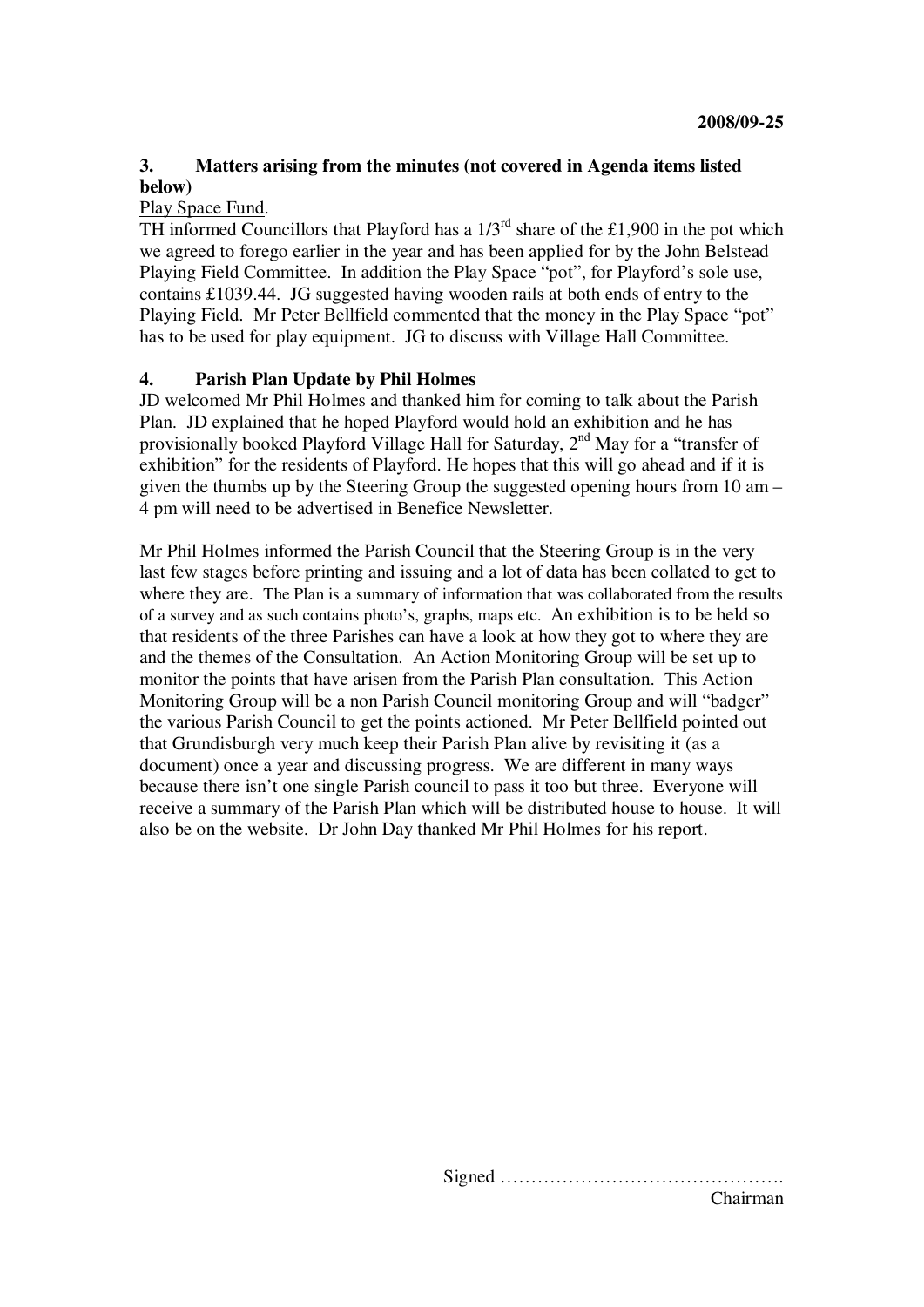#### **5. County Councillor Peter Bellfield's Report**

There has been a tax increase of 2.45% which compares with the Consumer Price Index of 3.1%. This is the lowest ever tax increase from the County Council. Savings of £60 million have been made in the last three years and a further £12 million this year. This latter has enabled additional £3.8 million into safeguarding children and £1.1 million has also been ploughed into vulnerable adults. To help in current circumstances Suffolk County Council has been able to help the Citizens advice bureau and Credit Union. It is the top performing County Council in terms of efficiency savings and the most cost efficient council in England. Best performing council for quality of service in the East of England. Suffolk Coastal has a 4 star rating and reference libraries have been up graded from 2 stars to 4 stars and excellent rating. The Local Government Review has been delayed yet again. The new timetable is:- 19/3/09 Boundary Committee draft proposals - new terms of consultation – Clerk to check on SCC website and inform councillors. 14/5/09 End of consultation. (deadline for PC's fresh response). 15/7/09 Boundary Commission final recommendation to the Minister. The Minister has 6 weeks to decide. Mr Peter Bellfield suggested the Parish Council send in a copy of our initial response to the consultation with a covering note stating "our views have not changed". In addition SCDC will be holding a Town and Parish Liaison Meeting in the Kesgrave Conference Centre on 30/03/09 to report on the Boundary's draft proposals. Mr Ted Herrington will be attending. Because of the delay of the Boundary Committee County Council Elections will be held on 4<sup>th</sup> June.

#### **6. District Councillor Steve Hudson's Report**

JD congratulated the District Council and Suffolk County Council on how well they had handled the burial site application. Mr Steve Hudson said he felt that the Tuddenham Burial Ground would go to appeal. Mr Steve Hudson reminded us that the Parish Plan has no legal status and that although most parishes have done one it is a recommendation rather than a requirement. This may change. Dr David Lewis said that we went into this process because we wanted to be driven by what the Parish wants. The Boundary Committee for England's increasingly ill-fated review of local government in Suffolk is clearly having a depressing effect on senior officers at SCDC. It is taking the drive away from officers because they just don't know what is happening.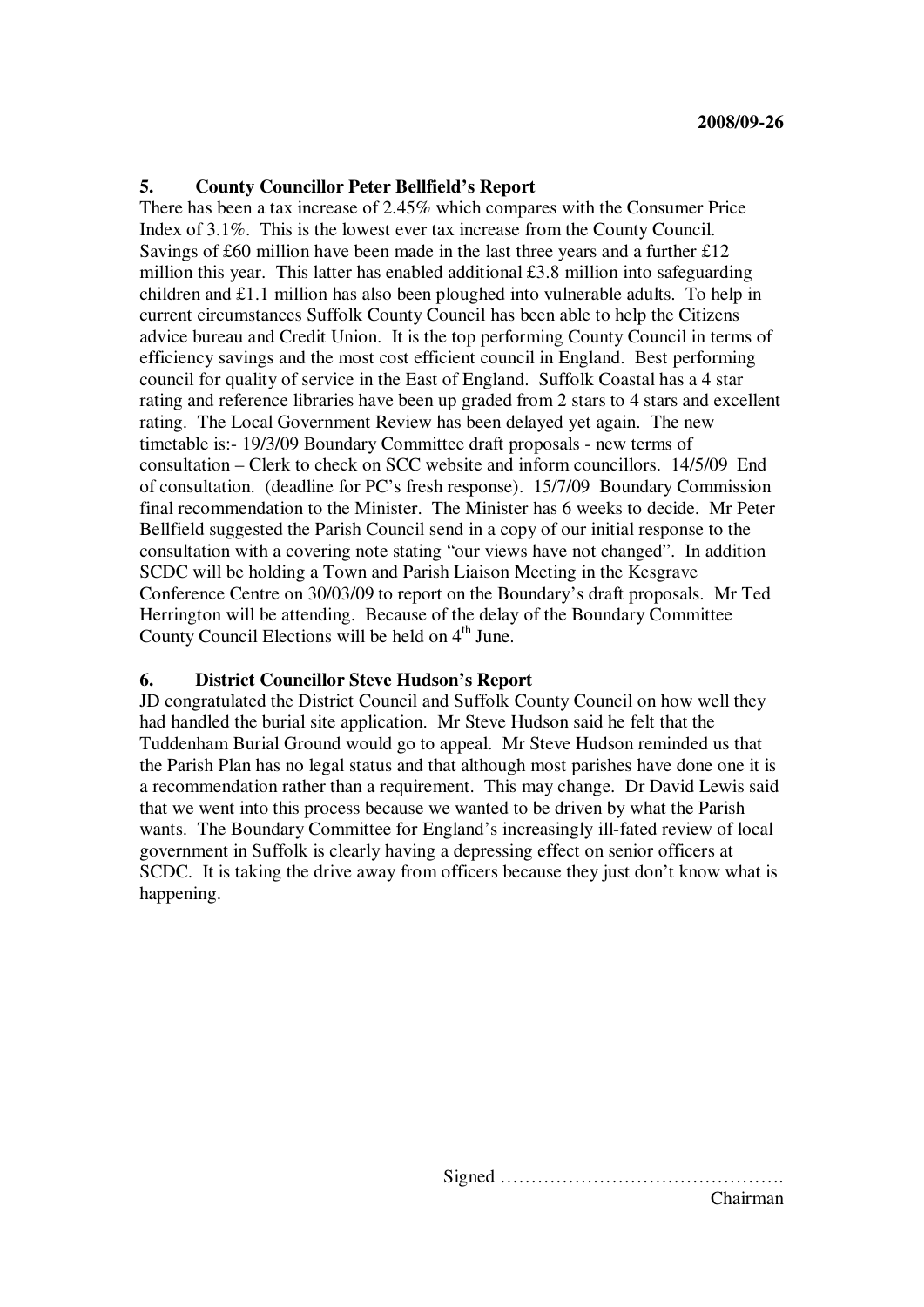## **7. Local Development Framework**

JD informed councillors that the LDF has classified Playford as "other village". No response had been required as it was decided not to challenge the hierarchy settlement given. A debate ensued on the use of emails and how we use them. REH and CL said emails are fine for sharing information but not for decision making. Decision making should be done either by paper correspondence or preferably at a meeting when the decision made can be minuted. There has been some muddle over the Site Specific Allocations and Policies Document that was circulated with the Core Strategy and Development Control Policies. It appears that this document along with the "wish list" to extend the village envelope to include development at Kiln Farm has been overlooked and thus no response was given. District Councillor Steve Hudson said it was not too late to make a response.

## **8. Planning Applications**

#### **C08/1582 Site of former High Meadows, Butts Road Relocation of existing timber stables/barn buildings parallel to Butts Road, including surfacing to the front of the buildings.**

Notice was given re the Council's South Sub-Committee meeting on 5<sup>th</sup> March 2009. It was not felt it was necessary to send a Councillor for representation. The Parish Council had previously written to SCDC complaining about movement of the shed.

## **9. Police Report**

There was one crime to report for the month of February. This was theft from an unlocked car. Villagers were reminded to "Lock it of lose it". Minutes from the last SNT meeting will be put in circulation. Councillors did not feel the need to make a donation for the "locks for bicycles".

## **10. Highways**

JD circulated a letter that had gone out to the three local farmers in the area asking them to clear up after themselves re: roads and footpaths. JD made comment to the footpath from Playford Mount to the Church. This runs through the potato field and has been almost impossible to walk along. CL commented on the flooding in Playford Road. This had left the road closed for several days. The clerk voiced her frustration over Highways lack of communication over the blocked drain in Playford village. The Chairman concluded that a letter be written to them outlining our concerns. REH commented that Footpath 5 should be 1 ½ metres wide. Farmers appear to be ploughing much nearer to the hedge. DL commented footpath 20 running through the wood was terrible. The clerk was asked to action these points and will take them up with SCDC. Re: Verge damage in Church Lane JD will arrange a visit with Derek Oldham (Highways) when roads are muddy and problem verges more easily identified.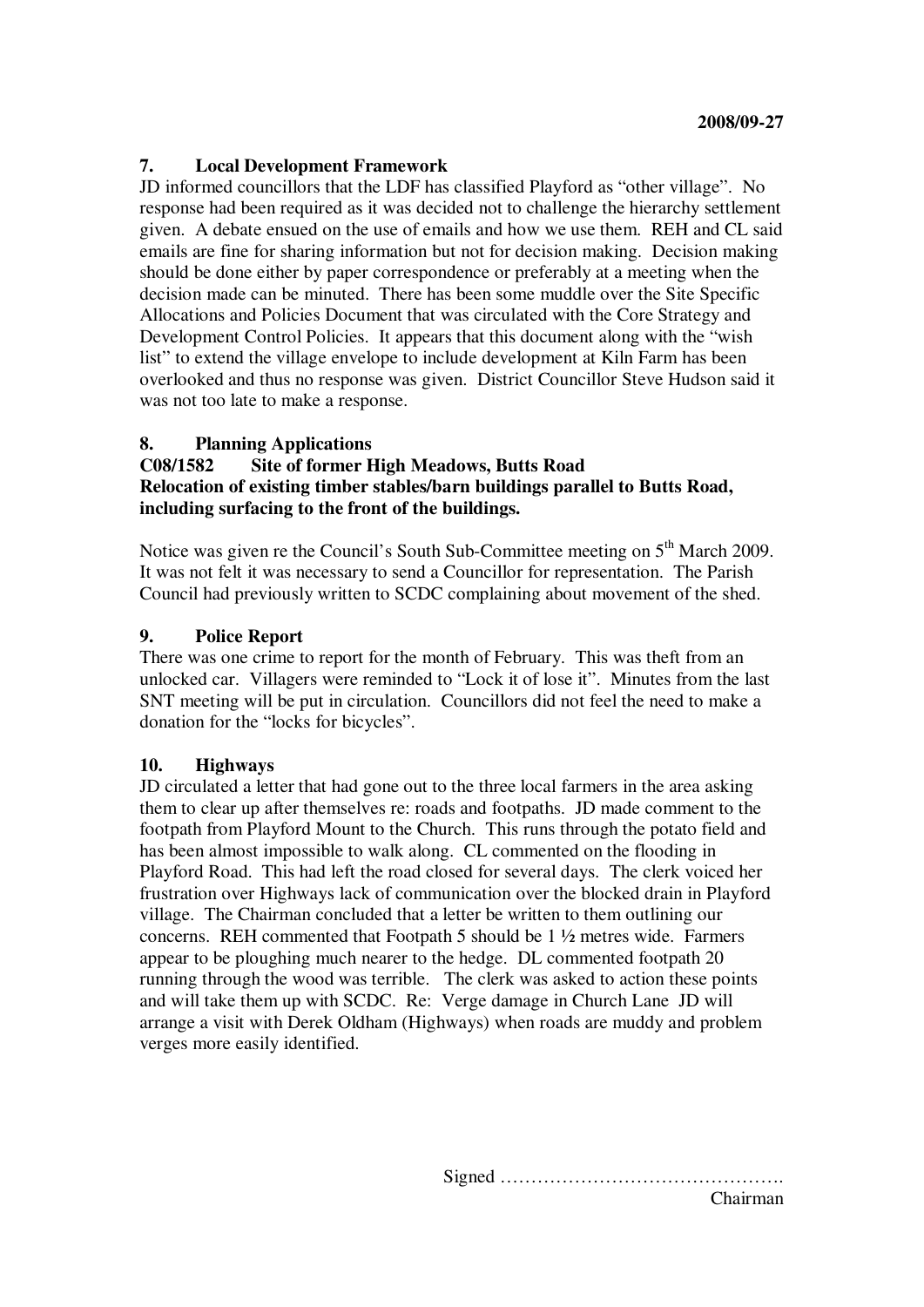## **11. Finance**

The following cheques were reported:- Cheque No. 582  $\text{\textsterling}255.07$  SCC Grass cutting The following cheques were authorised:- Cheque No. 583 £82.92 Mrs Sarah Cartwright (salary) Cheque No. 584 £111.00 Playford Parish Hall Cheque No. 585 £14.02 Mrs Sarah Cartwright (stationery)

SCDC has been consulted and the Precept is to stay the same for  $09/10$  (£3,500). £51.52 has been received in interest for NS&I bank account. £40.95 has been received from Norfolk County Services – recycling credit which brings the total for the year to £235.34.

## **12. Climate Change**

The Introductory evening had gone well on  $10<sup>th</sup>$  February in Bealings Village Hall. Nothing else to report

## **13. Welcome Leaflet**

The draft will be circulated electronically to Councillors for comment and the clerk will contact SCDC for a quote on having the final copy printed for distribution to each household (free of charge) in Playford village. It is hoped the welcome leaflet will be circulated with the Benefice Newsletter.

## **14. Correspondence**

A letter had been received from SCDC re an organised Litter pick. Councillors agreed to each look after their own little patch and opted out of an organised Litter pick.

The Agenda and Minutes for the SALC Area meeting has been received. No one was able to attend and our apologies will be given.

A Letter from Mrs Veronica Bunbury has been received asking for a bigger Dog Litter Bin. Councillors asked the clerk to get a price for a new bigger dog litter bin. REH has offered to put the "No Dogs Allowed" sign up, one either end of the Playing Field. JG agreed to discuss the "placement" of the Dog signs at the next Village Hall Committee meeting.

## **15. Any Other Business**

Mrs Tessa Innes commented that the Notice Board needs a new coat of varnish/oil. Previously Mr Ted Herrington had treated the wood. The clerk was asked to contact the Probation Team to see if they could help over this matter.

Mrs June Gosling asked if the July meeting could be re-scheduled to  $15<sup>th</sup>$  July. This was noted and confirmed.